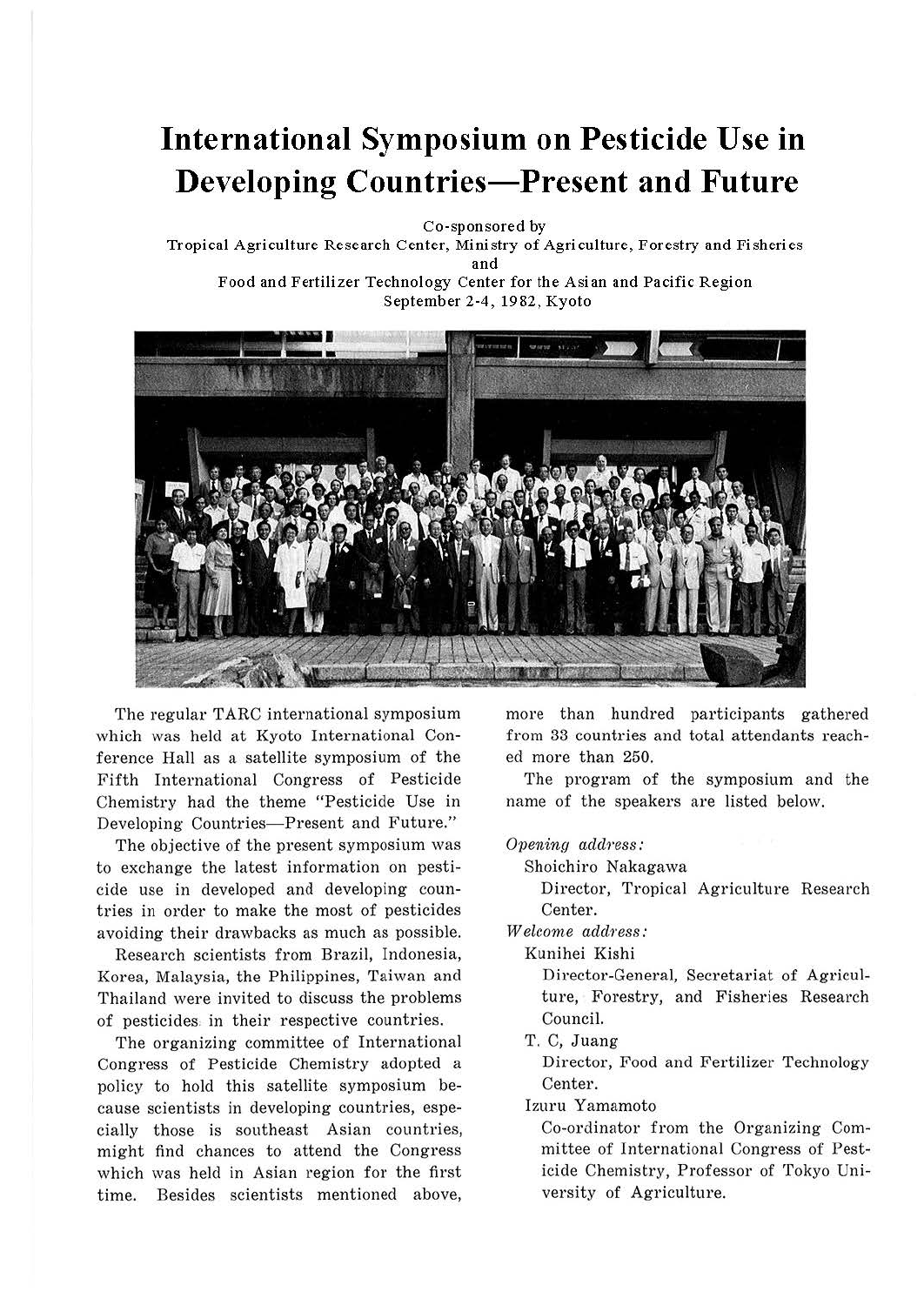Presentations: Pesticides in Brazilian agriculture Jose Tadashi Yorinori (Brazil) The present status of pesticide use in Indonesia Mas Sundaru & Dandi Soekarna Problems associated with pesticide use in Malaysia B. S. Lee & S. H. Ong Pesticide use in the Philippines Belen Morallo-Rejesus Presticide use in Taiwan--Present and future Y. I. Chu & C. Y. Lin Pesticide use in Thailand Boonchob Bhatraruji Vicissitude of pesticides in Japan Chojiro Tomizawa Pesticide residue problems in Korea Y. H. Jeong Residue and toxicity problems associated with pesticide use in Taiwan G. C. Li Pesticide residue problems in Japan Jun Kanazawa Fungicide resistance: Problems with modern fungicides in Japan Yasuhiko Uesugi Chemical control of rice blast in Korea S.C. Lee Control of Chinese cabbage downy mildew (Pernospora parasitica) by Ridomil and other fugicides C.Y. Yang, R. L. F. Hu & U. Pupipat Chemical control of soybean insect pests in Brazil Jose Tadashi Yorinori Evaluation of chemicals for rice insect pest control at IRR! Osamu Mochida, S. C. Valencia & R. Bosilio Status of herbicide utilization and its economic assessment in the Philippines S. R. Obien Historical aspects of herbicide utilization for rice and economic assessment Hideo Chisaka General discussion

Concluding remarks:

Toshihiko Tanaka

Chief, Division of Agricultural Chemicals, National Institute of Agricultural Sciences.

Each session will be reviewed as follows.

# **Country reports**

History and present situation of pesticide usage in each country were reported. The ratio of insecticides, fungicides and herbicides to total consumption of pesticides differs according to the patterns of agriculture and climate conditions in each nation. Although pesticides have been playing an important role in every country, they have given rise to problems such as higher production cost, pest resurgence, development of resistance among pests, outbreak of secondary pests, poisoning on nontarget organisms and environmental pollution. Governmental and private institutes in each nation have been making an effort to minimize the negative effects of pesticides in order to make the most of them. Legislation for these purposes has been progressing. In some countries organochlorine insecticides which have been accused of their environmental pollution are still used for some purposes such as anti-malarial campaign. Country reports on pesticide usage from Italy and Egypt were voluntarily performed as poster display ad hoc.

# **Technical reports**

Two or three reports were presented in four categories respectively: residue problems, fungicides, insecticides, and herbicides.

#### Residue problems:

Characteristics and qualities which should be checked before registration of chemicals as pesticides were discussed in order to minimize negative effects of pesticides. Monitoring methods of pesticide residues and procedures for establishment of tolerance limit were proposed. Pesticides which were once widely used and were later banned owing to their undesirable effects on non-target organisms